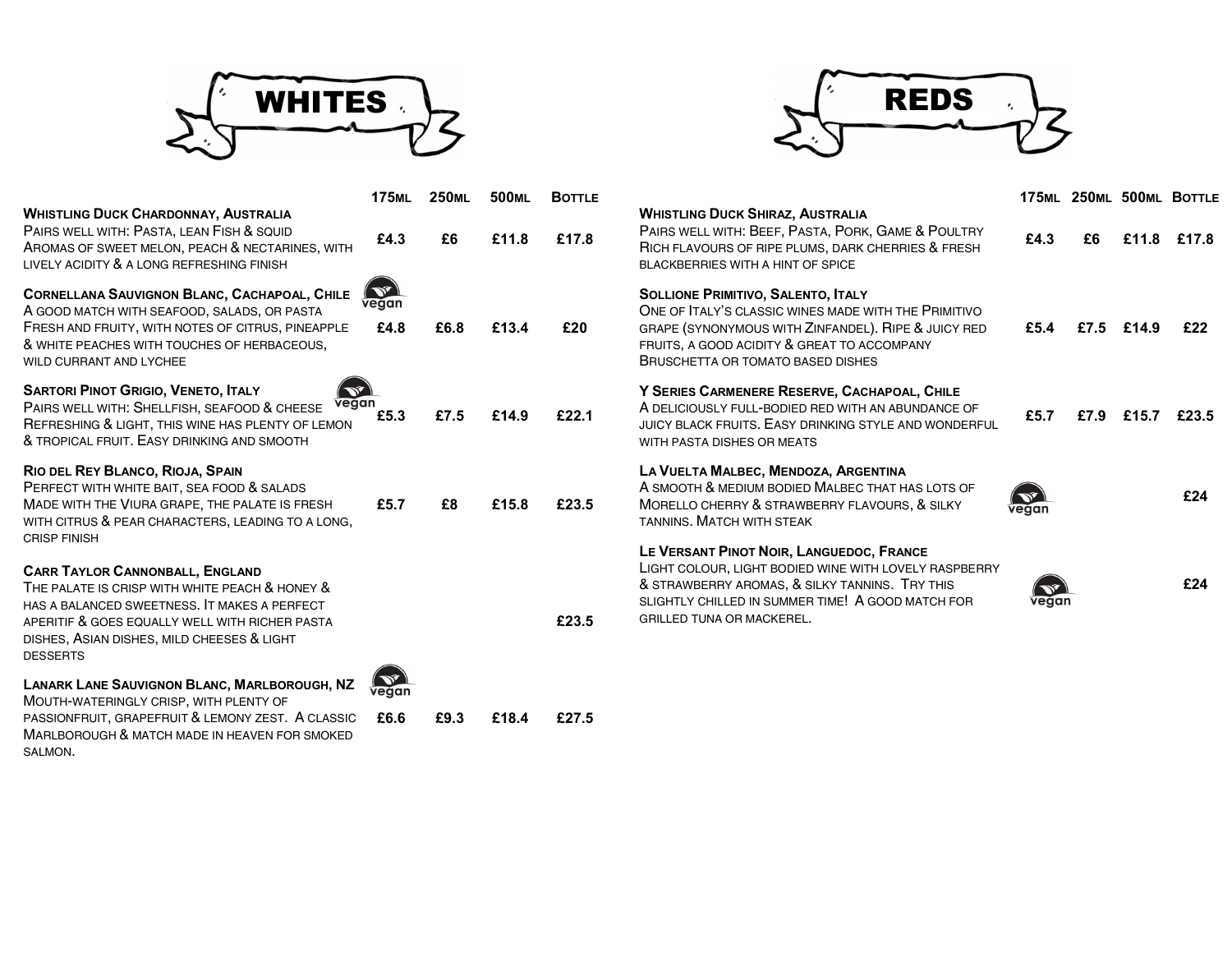

|                                                                                                                                                  |      |      |       | 175ML 250ML 500ML BOTTLE | <b>DRAUGHT</b>                                                                              | $\frac{1}{2}$<br>£<br>£ |
|--------------------------------------------------------------------------------------------------------------------------------------------------|------|------|-------|--------------------------|---------------------------------------------------------------------------------------------|-------------------------|
| Ca Maritta Pinot Grigio blush Rose, Veneto, Italy<br>DRY, PALE PINK COLOUR, & LOTS OF FRESH RED<br>BERRY NOTES. THE IDEAL SUMMER TIPPLE<br>vegan | £5.3 | £7.5 | £14.8 | £22                      | CARLING 4%<br>CORNISH ORCHARDS 4.5%<br>BERRA MORETTI 4.6%                                   |                         |
| SAOMI PROSECCO, DOCG VENETO, ITALY<br>vegan<br>FRUITY BUT DRY WITH SCENTS OF APPLE, NOTES OF                                                     |      |      |       | <b>125ML BOTTLE</b>      | GUINNESS 4.1%<br><b>GUEST DRAUGHT</b>                                                       | £2<br>£                 |
| MEDITERRANEAN HERBS, AND A SLIGHT HINT OF VANILLA AND<br>ACACIA FLOWERS. THE PERFECT APERITIF OR GREAT WITH FISH<br>DISHES.                      |      |      | £6    | £32                      | <b>REAL ALE</b><br><b>DARK STAR HOPHEAD</b><br><b>FUZZCHAT BREWERY</b><br><b>GUEST ALES</b> |                         |
|                                                                                                                                                  |      |      |       |                          | $R$ $T$ $T$ $R$ $R$ $R$ $R$ $R$                                                             |                         |



CERTIFIED ORGANIC WINE, ONLY NATURAL SULPHATES



CERTIFIED VEGAN WINE

ORGANIC CERTIFIED ORGANIC WINE, ONLY NATURAL SULPHATES<br>
CERTIFIED VEGAN WINE<br>
COUR WINES SOLD BY THE GLASS ARE AVAILABLE IN; SMALL: 125ML, MEDIUM: 175ML, LARGE: 250ML, 500ML CARAFE & 750ML BOTTLE







LBV PORT 23.5